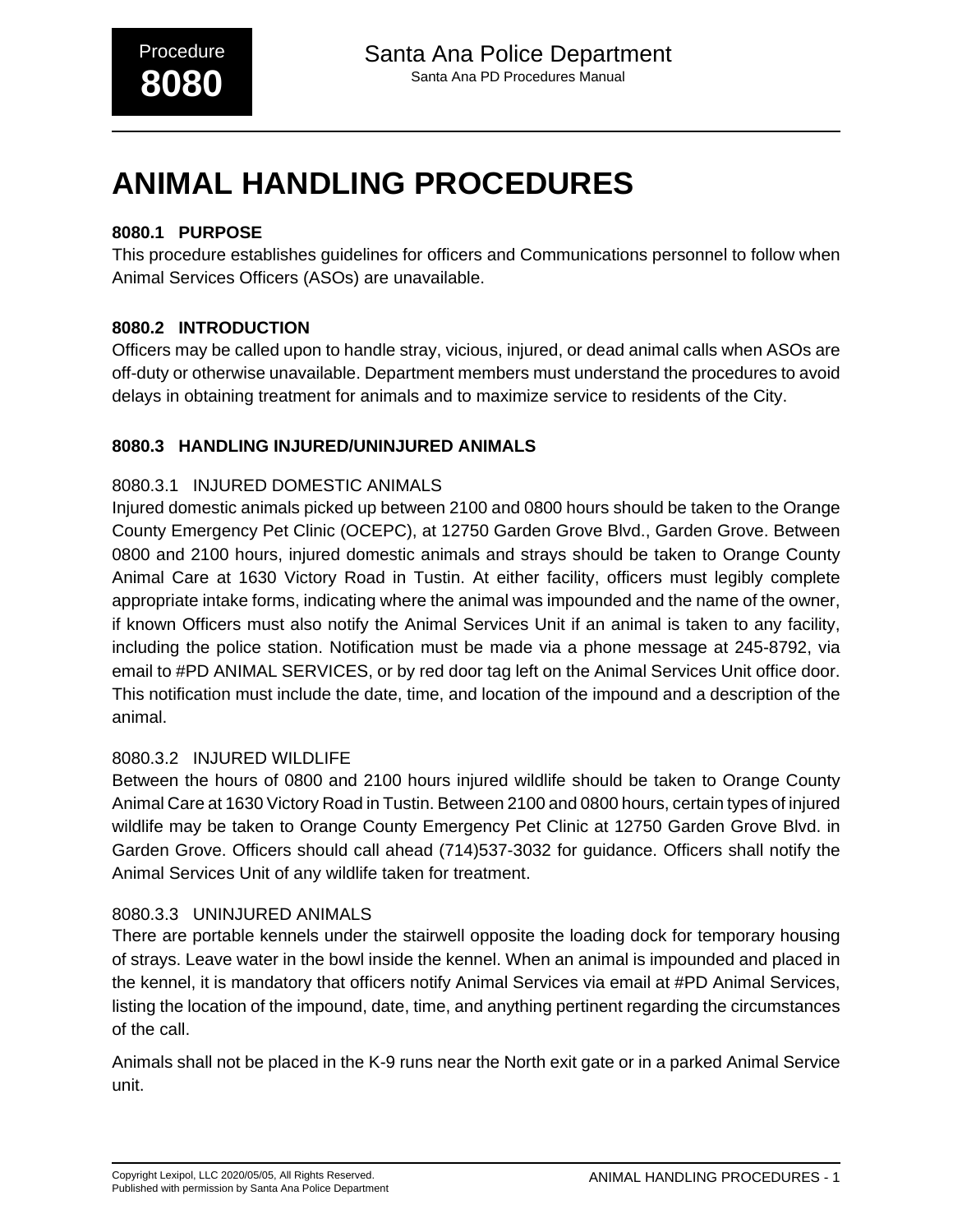# Santa Ana Police Department

Santa Ana PD Procedures Manual

## ANIMAL HANDLING PROCEDURES

### 8080.3.4 DEAD ANIMALS

There is a chest-style freezer next to the supply room in the parking structure provided for the sole purpose of holding deceased animals picked up by officers. Any animal placed in the freezer is to be securely bagged and a door tag left for Animal Services.

### 8080.3.5 OTHER

For contractual reasons, requests for Orange County Animal Care assistance must be approved by the Watch Commander. The County dispatch number (for police use only) is (714) 935-8428, or they can be reached via Landline at Station 17.

Do not accept sick, injured or aggressive pets from their owners for euthanasia or any other reason. The owners of such animals are required to take them to the County Shelter or private veterinarian for euthanasia or other services.

- 1. Biting Dog Call: Owner Known When an officer is dispatched to a biting dog call where the owner is known, the officer must do the following:
	- A. Verify if a dog-to-human bite occurred (the bite must break skin.)
	- B. Complete a bite report and forward to Animal Services. Advise the owners to secure the dog on the property and ASOs will follow up with any additional investigation/quarantine procedures needed. Bite report forms are available in the report writing bins.
	- C. If an officer is dispatched to a dog-vs-dog bite incident, email pertinent information to Animal Services at #PD Animal Services.
- 2. Biting Dog Call: Owner Unknown When an officer is dispatched to a biting dog call where the owner is unknown, officers must:
	- A. Contact the dog bite victim to verify the bite broke skin.
	- B. Take a bite report; (Treating doctors are required by law to send a bite report to the County Health Agency). An ASO will receive a copy from the County for follow-up if the victim goes to a doctor without reporting the incident to the police.
	- C. Make an area check for the dog depending on the age of the call. Secure and impound the animal if located.
	- D. If the bite was minor and did not break the skin, forward the information via email to Animal Services.
- 3. Snare A snare is available for use and is kept in the Station Supervisor's office. K-9 officers may also carry them. A snare may be required to capture and transport an animal to the station, animal hospital, shelter, or other location. Remember to return the snare to the Station Supervisor's office. Any time an officer impounds an animal, no matter the disposition, leave a message for Animal Services at 245-8792, or by an e-mail indicating date/time/location of pick-up.

### **8080.4 REFERRAL AGENCIES**